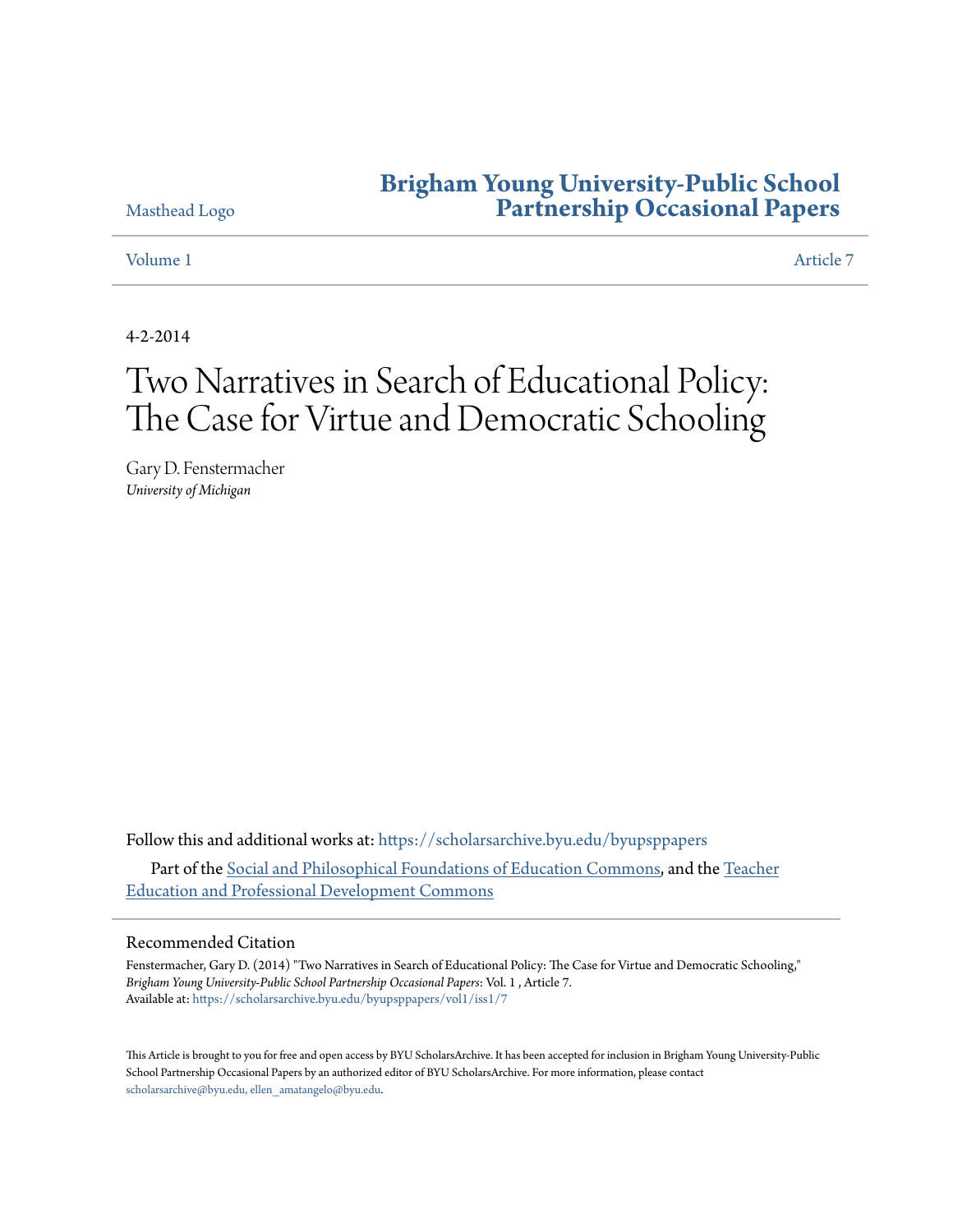### **Two Narratives in Search of Educational Policy: The Case for Virtue and Democratic Schooling**

Gary D Fenstermacher April 2, 2014 A Presentation to the  $30<sup>th</sup>$  Anniversary Celebration of the BYU-Public School Partnership

Let's begin with an exercise in imagination. Imagine that you have been nominated to be the U.S. Secretary of Education. As you prepare for your confirmation hearing, you know that you will be asked what you believe is the most important problem facing American education today. As an experienced educator, you are aware that you have a choice between two narratives that have historically framed the nature and purpose of education in a democratic society narratives that have long served as the basis for determining what's right and what's wrong about schooling in America. Which narrative will you choose?

You can't answer the question until you know the narratives? Given your experience in American education, I think you already know them. Then again, perhaps just one of them occurs to you, as it is the one we hear discussed most frequently in state legislatures, governor's offices, Congressional committees, and school boards. It is the narrative of success. This narrative describes how schools can prepare the young to be successful adults. Today the success narrative appears primarily in economic form, expressed as the requirements for good jobs, reasons for staying in school, and for improving the nation's standing in international assessments.

The second narrative, the one that may not have occurred to you, is the virtue narrative. This narrative encompasses three primary virtues: justice, integrity, and compassion. Each of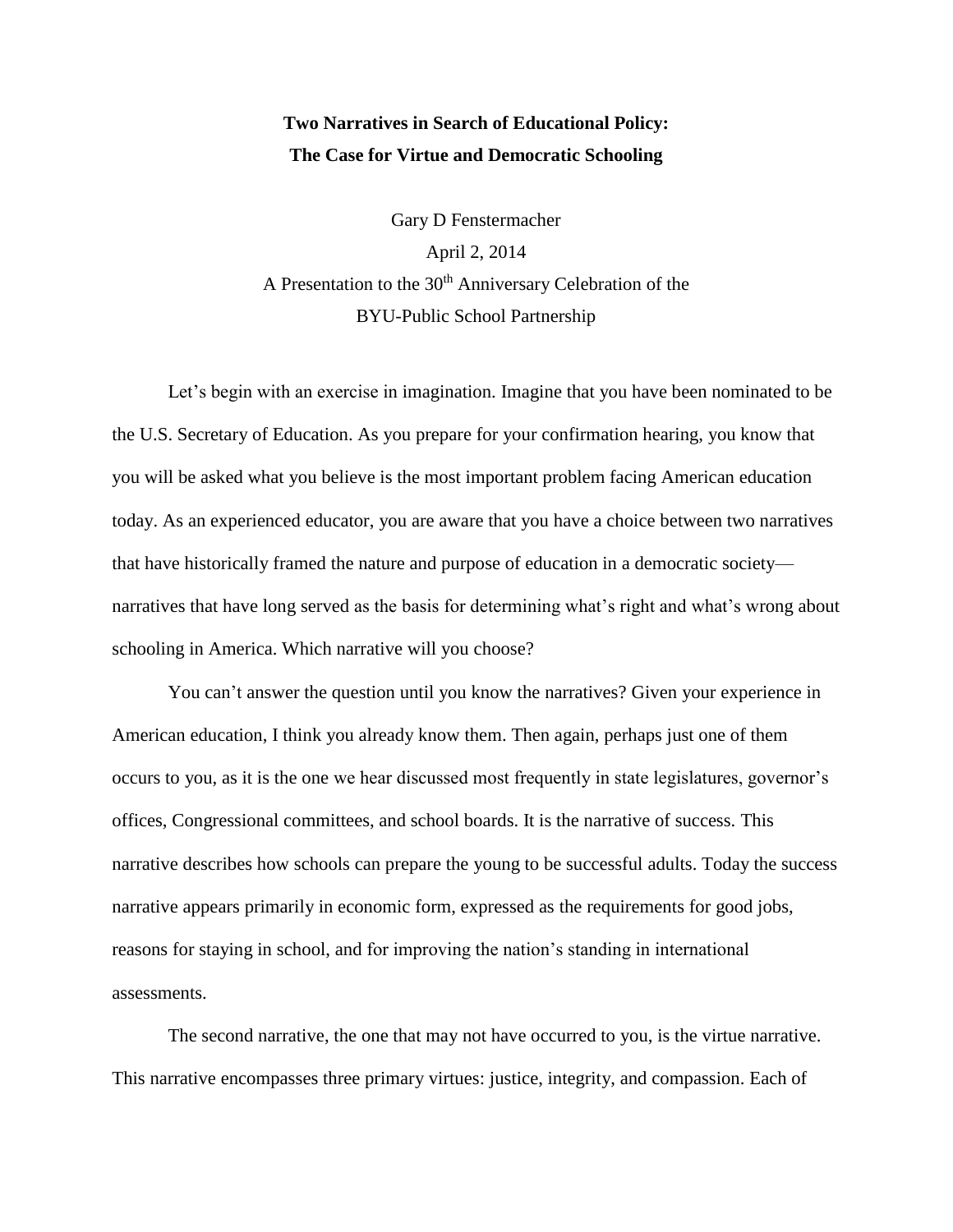these three is surrounded by a constellation of related and connected virtues. The justice constellation includes fairness, equality, and discernment; integrity includes honesty, trust, forthrightness, responsibility and dependability; the compassion constellation covers caring, love, selflessness, and empathy. The virtue narrative incorporates those habits of mind and conduct that are among the most noble qualities of the human species. In addition, this narrative marks off characteristics essential to the preservation and advancement of democracy in America.

With these brief descriptions in mind, let's return to your Senate confirmation. Which narrative will you choose to present, the success narrative or the virtue narrative? My sense is that if you choose the success narrative, you will breeze through the confirmation hearing (assuming, of course, you do not make any blunders on the status of charter and voucher schools, on what beverages should be dispensed in school vending machines, whether it is permissible for teachers to have guns in the classroom, and the controversy over evolution and creationism). On the other hand, if you choose the virtue narrative you are most likely to face a difficult and awkward interrogation. If I am correct in this assessment, it is worth our while to explore why the virtue narrative is problematic while the success narrative seems such a no-brainer.

Why would it not surprise us if a nominee for Secretary of Education espouses the success narrative, while we would most likely react with surprise, perhaps even shock, to hear a nominee embrace the virtue narrative? I can think of a number of factors that might be at work here. One is that the virtue narrative has been practically extinguished by the unrelenting and overwhelming attention given to the success narrative. Another possibility is that the virtue narrative is simply taken for granted, such that it is assumed to be a key factor in education and thus need not be the center of national attention. A third possibility is the reverse of the second: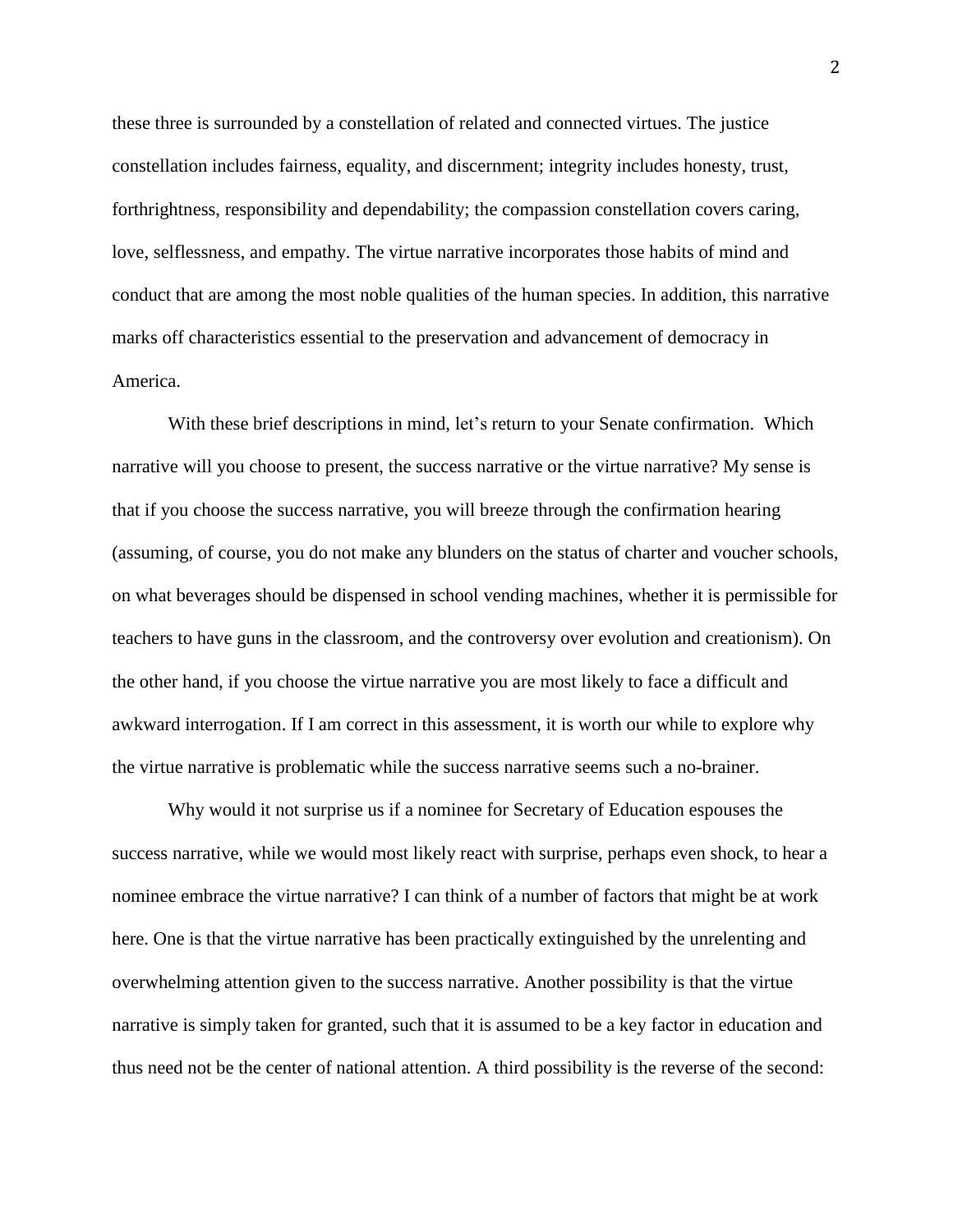The virtue narrative is dismissed from consideration because it poses hazards for public schooling. Among these hazards are that it could too easily become an entry point for religious sectarianism to enter the public school, that it might too easily be commandeered by extreme ideological groups for their own narrow purposes, or that it distracts from the success narrative, thereby weakening the grip of that narrative on the formation and enforcement of educational policy.

There is a fourth possibility, one that seems far more freighted with consequence than any of the first three. It is that so many of those engaged in the national conversation about educational policy and practice appear unaware of how central and essential the virtue narrative is to not only the proper education of the young, but also to the preservation and advancement of democracy. Just in case I spoke that last sentence too quickly, it bears repeating: Too many of those engaged with educational policy and practice seem unaware that the virtue narrative is essential to the proper education of the young *and* the maintenance of an effective democracy. Much of the rest of my presentation is devoted to explaining, defending, and expanding on this claim.

I could begin this exploration with a defense of the virtue narrative as the indispensible ingredient in the proper education of the young. But I doubt that claim needs much of a defense with this audience. So let's pursue the other angle: That the virtue narrative is essential to the preservation and advancement of democracy. As practiced in America, democracy is not simply a form of governance; it is also a way of life. That is, the term 'democracy' is not only the name we give to identify our system of government it is also describes many of the core principles governing human intercourse. John Dewey expressed this important aspect of democracy in his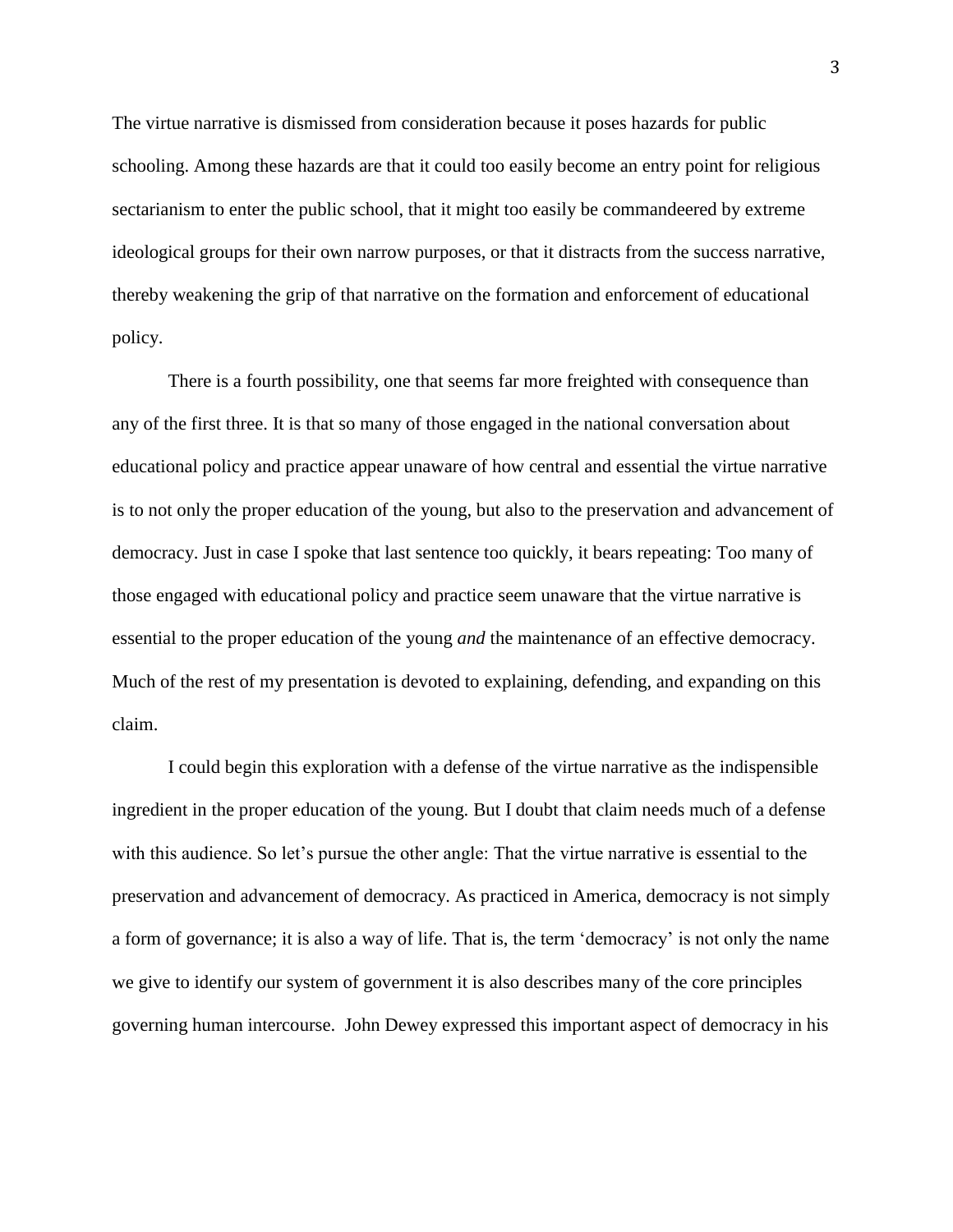justly famous work, *Democracy and Education*. In what may be the most oft-quoted passage from that work, Dewey writes:

The devotion of democracy to education is a familiar fact. The superficial explanation is that a government resting upon popular suffrage cannot be successful unless those who elect and who obey their governors are educated. . . . But there is a deeper explanation. A democracy is more than a form of government; it is primarily a mode of associated living, of conjoint communicated experience. (1919, p. 101).

One sees this dual character when setting two primary treatises on American democracy side by side. *The Federalist Papers* are a superb rendering of how democracy might operate as a form of government; on the other hand, Alexis de Tocqueville's *Democracy in America* is a powerful and penetrating analysis of how democracy functions as a form of social life, as what Dewey calls "a mode of associated living." It is this "thick" culture of local associations, clubs, boards, congregations and organizations that both enables and supports a society embarked on democratic governance. Without this thick culture it is difficult—perhaps impossible—to achieve the level of popular sovereignty and social life that currently characterizes American democracy.

The democracy to which Americans have grown accustomed is difficult to achieve. Indeed, some have argued that it is damnably difficult to achieve. The political theorist Benjamin Barber (1992) called it "an extraordinary and rare contrivance of cultivated imagination" (p. 5) Consider for a moment the incredible challenge of vesting the people with the power to rule. We too often forget what a phenomenal sea change this concept was in the evolution of the human species. Until just a few hundred years ago it was virtually impossible to conceive of a tribe,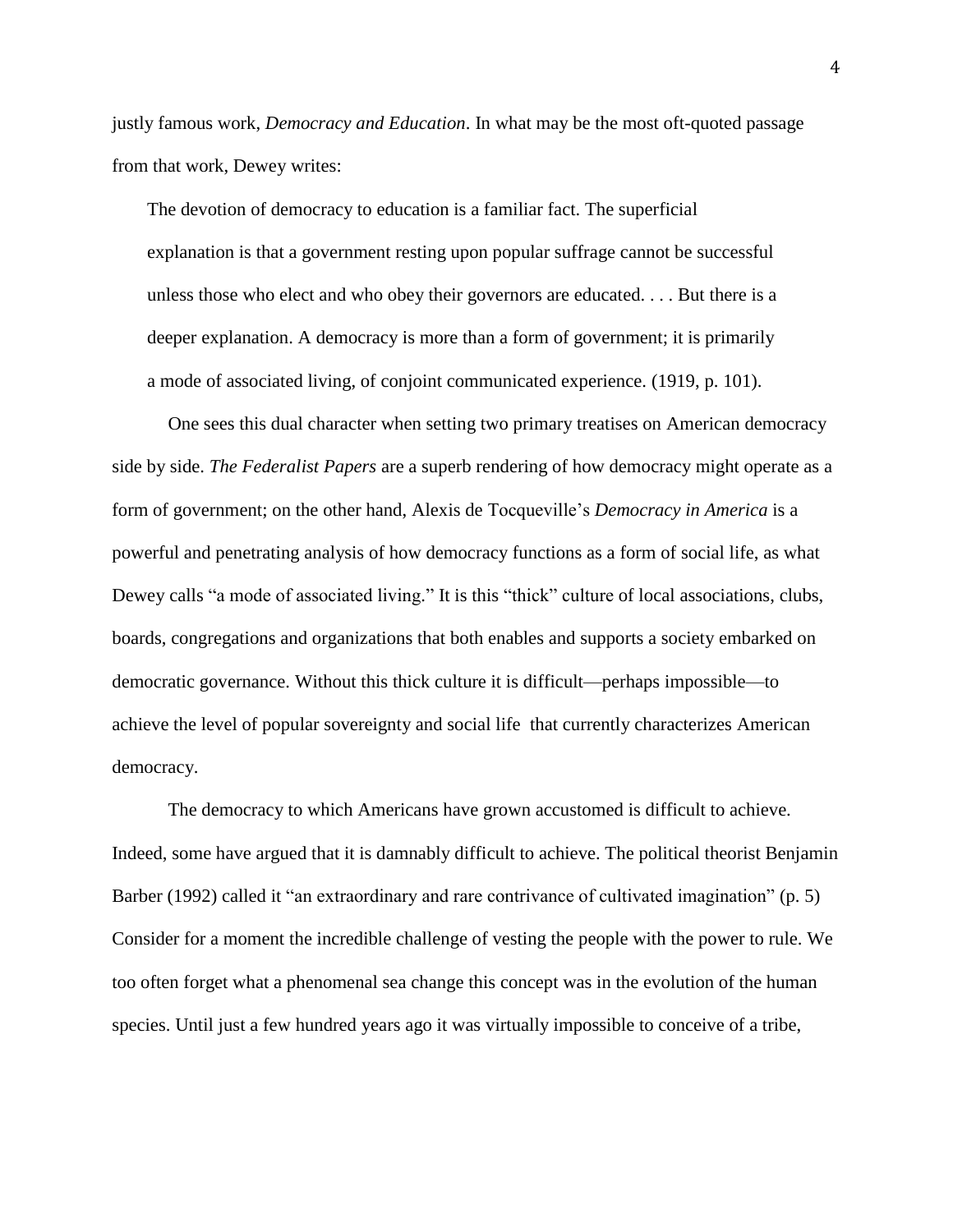society, or country of any significant size vesting in its people the power to rule. As profound a change as this was, there is much more to it than simply asserting that the people are sovereign.

American democracy also incorporates a set of truths that are regarded as self-evident, that all men are created equal and are endowed by their Creator with certain unalienable rights, among them are life, liberty and the pursuit of happiness. To realize these noble truths means bestowing on each person the right to determine not only the destiny of his country but—now get this—his own destiny. What is being expressed in these words from the *Declaration of Independence* is the inherent liberty of each person to seek his or her own version of the good life. In short, upon each citizen is bestowed not only the power to determine the destiny of her country, but her own destiny as a person.

As my teenage grandchildren might say, "That's awesome, dude." Yet consider the enormous potential for disaster that accompanies the idea that each of us has a right to the pursuit of life, liberty and happiness. When you pause a moment to ponder the idea, it looks like a recipe for bedlam—even anarchy. How crazy is the idea of conferring on each and every person a right—a divine right at that—to choose his or her own version of happiness and while doing so, have a hand on the nation's steering wheel? Suppose, for example, that my liberty and happiness come from bilking senior citizens of their savings, or humiliating persons on the Internet, or bundling risky home mortgages and selling them as securities with potential for great profit. What if my happiness arises from lying, bullying, or cheating?

In other words, how is it possible to form a union that, first, assures each person of the right to life, liberty and pursuit of happiness and then, second, actually functions so that these values can be enacted by one person in a way that does not unduly restrict their enactment by others? Even more vexing, how are these enactments adjudicated so that all persons can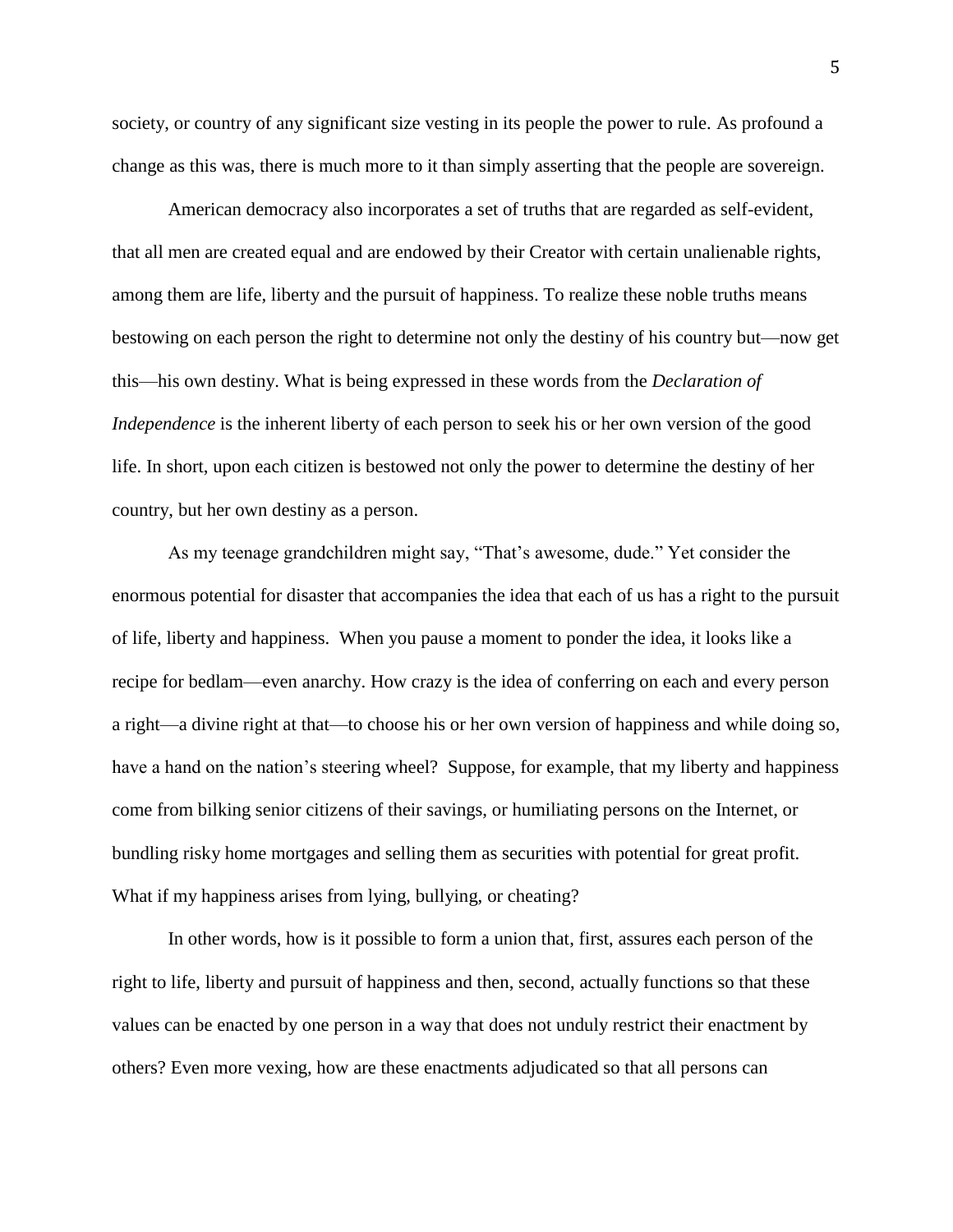participate in a common good while simultaneously pursuing their own individual goods? What an extraordinary, complex, incredibly difficult problem this is. How remarkable that a nation not yet out of diapers set out to solve it. And even more remarkable that it has managed to pursue the solution with surprising success, though to be fair, some rather horrible errors and failures. How did we pull it off?

There are most likely a number of correct answers to this question. Within this set of correct answers there is one that must certainly be foundational. It is the virtue narrative. America made it work because of its powerful commitment to justice, integrity and compassion, and the constellations of virtues connected to these three. There is a lengthy defense in support of this claim but I have a suspicion that you forgive me for not engaging it here. Instead, let's take a look at the quick, simple version. To understand how and why American democracy works you need ponder but three little words: polite, policy and police. *Politeness* is acting in consideration of and with respect for others. *Policy* expresses in codified form the principles and laws that govern human intercourse and relationships in public space. *Police* are what you see when you fail at politeness and policy. The cultivation of politeness combined with the careful balancing of policy and police offer insight into how America manages democracy as both a form of government and a way of life. To manage effectively, however, the functions expressed by our three little words must be exercised in accord with moral standards. It should come as no surprise at this point that the three primary standards for being polite, enacting policy, and enforcing the law are justice, integrity and compassion. The virtue narrative is the guide and the judge for how polite, policy and police are enacted in a democratic society.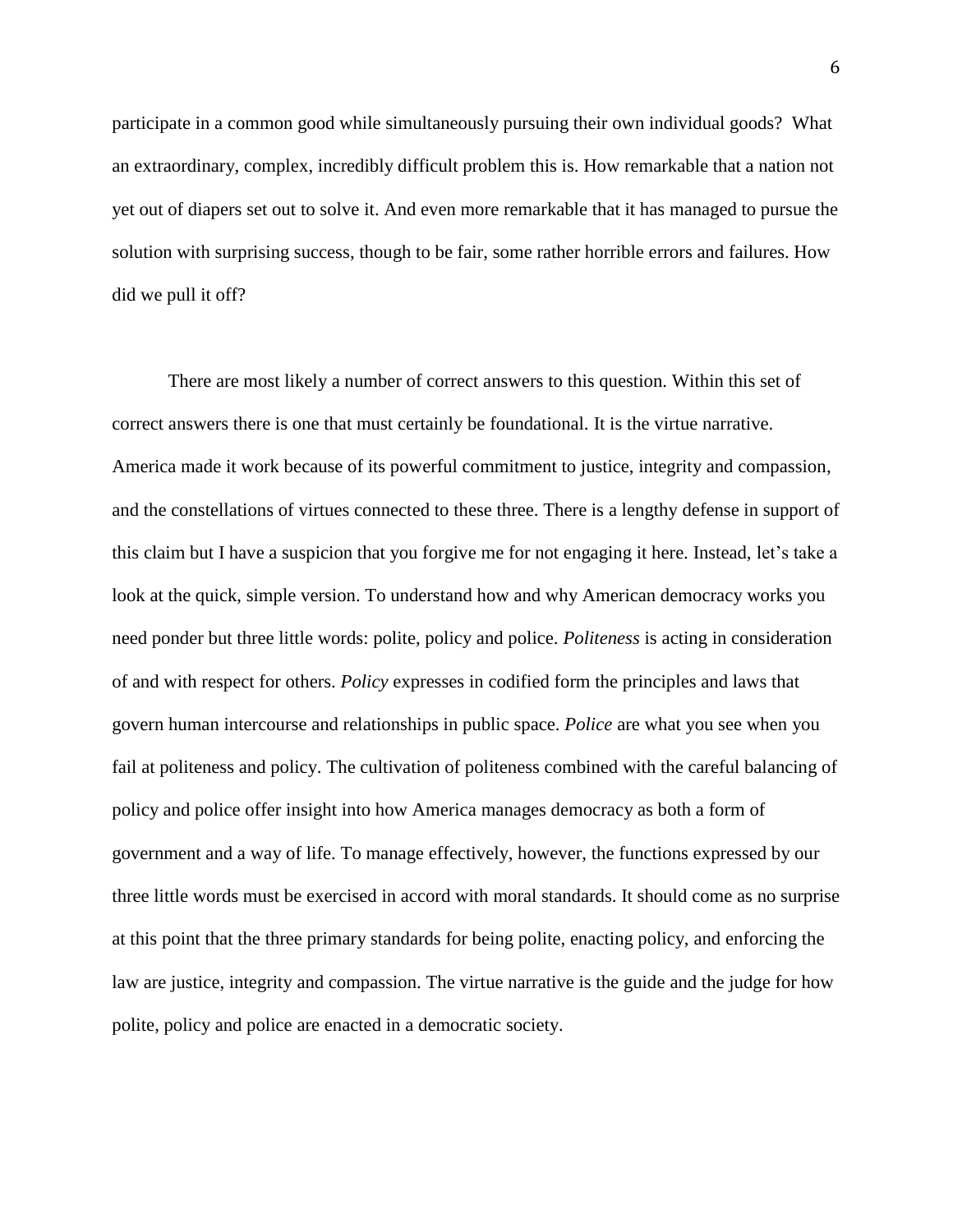Thus there is an essential, powerful, and intimate relationship between democracy and virtue. Democracy as a form of government and a way of life cannot succeed in the absence of virtue. Virtue structures and regulates the vast range of interests and interactions among citizens that must occur when sovereignty is vested in the people themselves and where each person is given an entitlement to pursue his or her own version of the good life. When one sees the virtue narrative in monarchs, oligarchs, and aristocrats it is an option, and a gift to those governed. In democracy, on the other hand, virtue is not a gift, not an option; it is an essential and defining condition.

I hope I have succeeded in defending the vital link between democracy and virtue. Assuming that I have, a new question arises: Where and how is virtue acquired? If you've had even a smattering of philosophy you know that this question is one of the central questions of philosophy. It was asked by Aristotle and Plato, by Aquinas, Rousseau, and Kant, and many more of philosophy's greats, both Eastern and Western. It continues to be a hot topic in contemporary philosophy and is of special interest in the philosophy of education. Though the acquisition of virtue remains a challenging question in philosophy, there are some things I believe we can reasonably assert and defend about where and how it is acquired.

In answer to the where, I doubt there would be much debate over these three venues: home, church, and school. Parents, clergy and teachers are our first tutors in virtue. When it comes to preparing the young for democratic citizenship, however, the school and its teachers move to the forefront. As such, the school is not only a tutor in virtues that foster harmony in the classroom and a proper regard for the teacher and one's fellow students, it is the tutor for those virtues that make democracy work. The school is a critically important site for readying the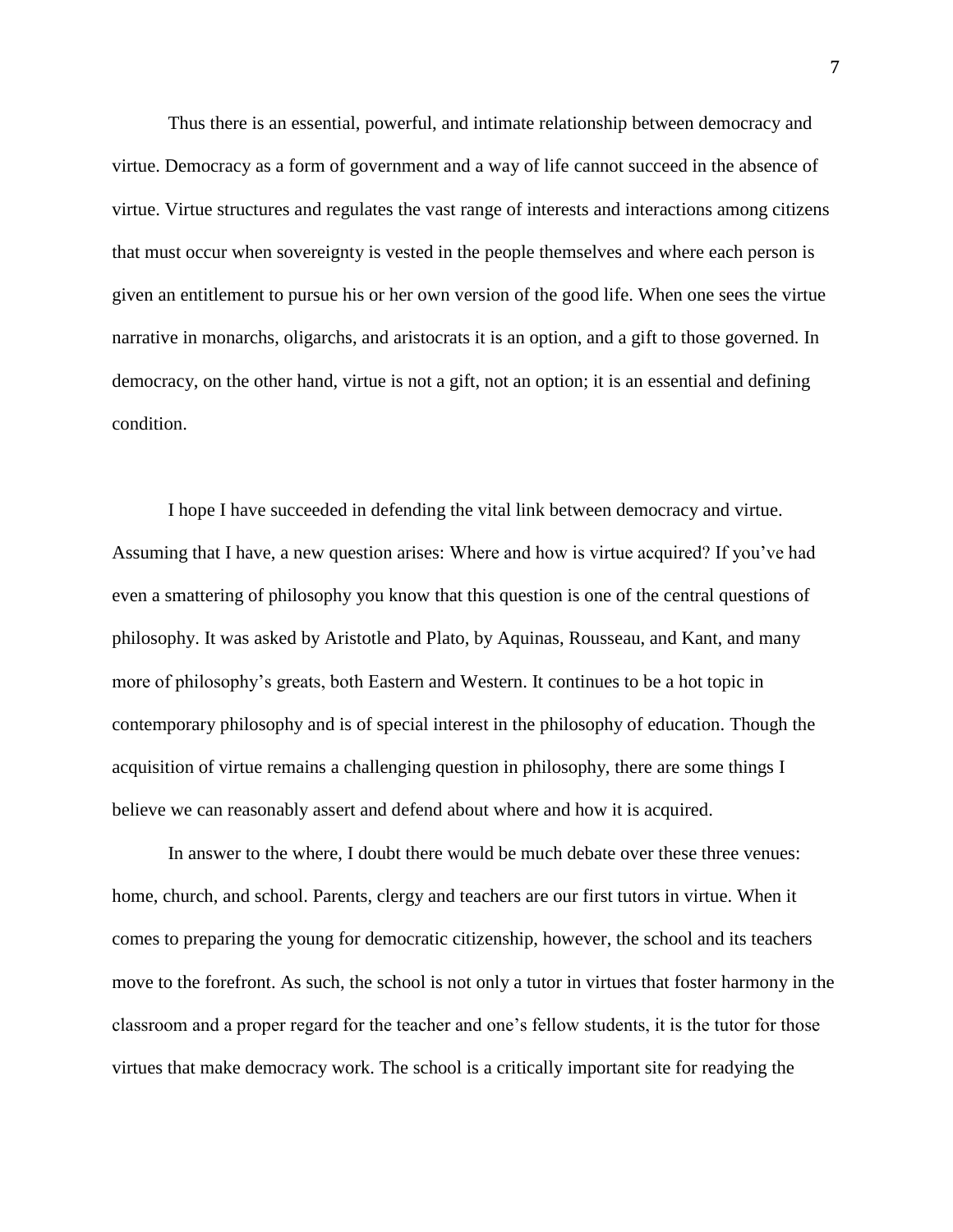young to undertake the search for their own happiness while engaging in governance as citizens. This preparation involves far more than studies of American history and civics. It involves laying the groundwork for and encouraging the development of justice, integrity and compassion. How do teachers do this?

The best way I know to explain how the virtue narrative might unfold in the classroom is to lean on the work of one of BYU's own alums, Richard Osguthorpe, and his colleague, Matthew Sanger. An article in which I collaborated with Osguthorpe and Sanger (2009) explores a fascinating distinction between teaching morally and teaching morality. In teaching morally teachers are instructing in ways that exemplify their own moral and ethical traits. In contrast, when teaching morality, teachers are offering specific instruction in conduct, as when a school adopts a character education curriculum or when teachers call out students for breaches in moral conduct (as would occur when a teacher chastises a student for looking over another student's shoulder during an examination). This example of cheating offers us a simple way to distinguish teaching morally from teaching morality: when teaching morally, teachers themselves do not cheat; when teaching morality, teachers demand that their students do not cheat.

On first hearing it, this distinction may seem as if it does not amount to much of a difference. To think so is to miss something very important about how the moral dimensions of teaching become manifest in the classroom. Teachers, like parents, may—and most likely do hold their students to a higher standard of moral conduct than they hold themselves. In other words, teachers may set a higher bar for teaching morality than for teaching morally. That is not so unusual when an adult relates to a child in an instructional or developmental capacity. The adult seeks to cultivate in the child a set of capabilities and understandings that are more likely to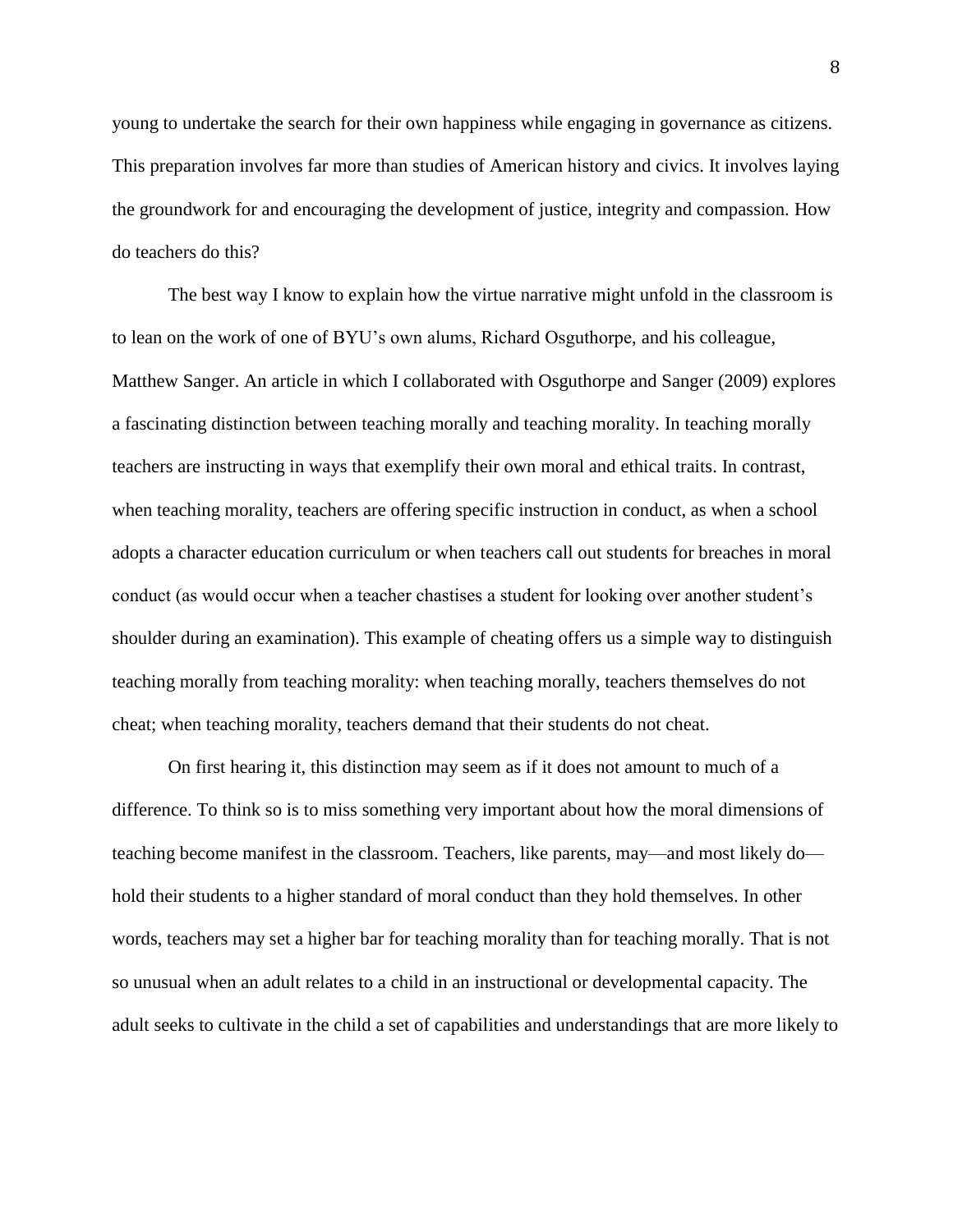be nourished when expecting the child to comply with standards of conduct that often slip when adults interact with one another. It's a variation on that old saw, "Do what I say, not what I do."

At the same time, there cannot be too much divergence between the moral conduct of the teacher and the teacher's demand for moral conduct by his or her students. Students detect such discrepancies with uncanny quickness and typically respond to it by discounting the teacher or pretending to attend when they are not. Hence the teacher who seeks standards of moral conduct on the part of his students has to possess and exhibit a certain standard of conduct himself. Put another way, the teacher who asks students to attend to and work on their conduct must also work on her own conduct—in much the same way as a teacher who would teach history or science must herself achieve a level of proficiency in these subjects.

It's important not get lost here in thinking that the virtue narrative pertains only to grand moral ideals. Justice, integrity and compassion are considerations infused in just about everything a teacher does in the classroom. Consider turn-taking; it is a way to ensure fairness in student participation. Consider the prohibition against cheating; it is an aspect of integrity. Consider the requirement that students not ridicule differences in physical agility among their peers; it is a way to promote compassion and justice. Consider assigning grades, particularly when you make a judgment that a student of lesser ability, exerting greater effort, should receive as high a mark as the student of higher ability, even though the less able student did not score as well; here you are balancing considerations of fairness and compassion. Consider taking points off for late or undone assignments; here you are engaged with responsibility and dependability virtues associated with integrity. Almost everything a teacher does in the classroom carries moral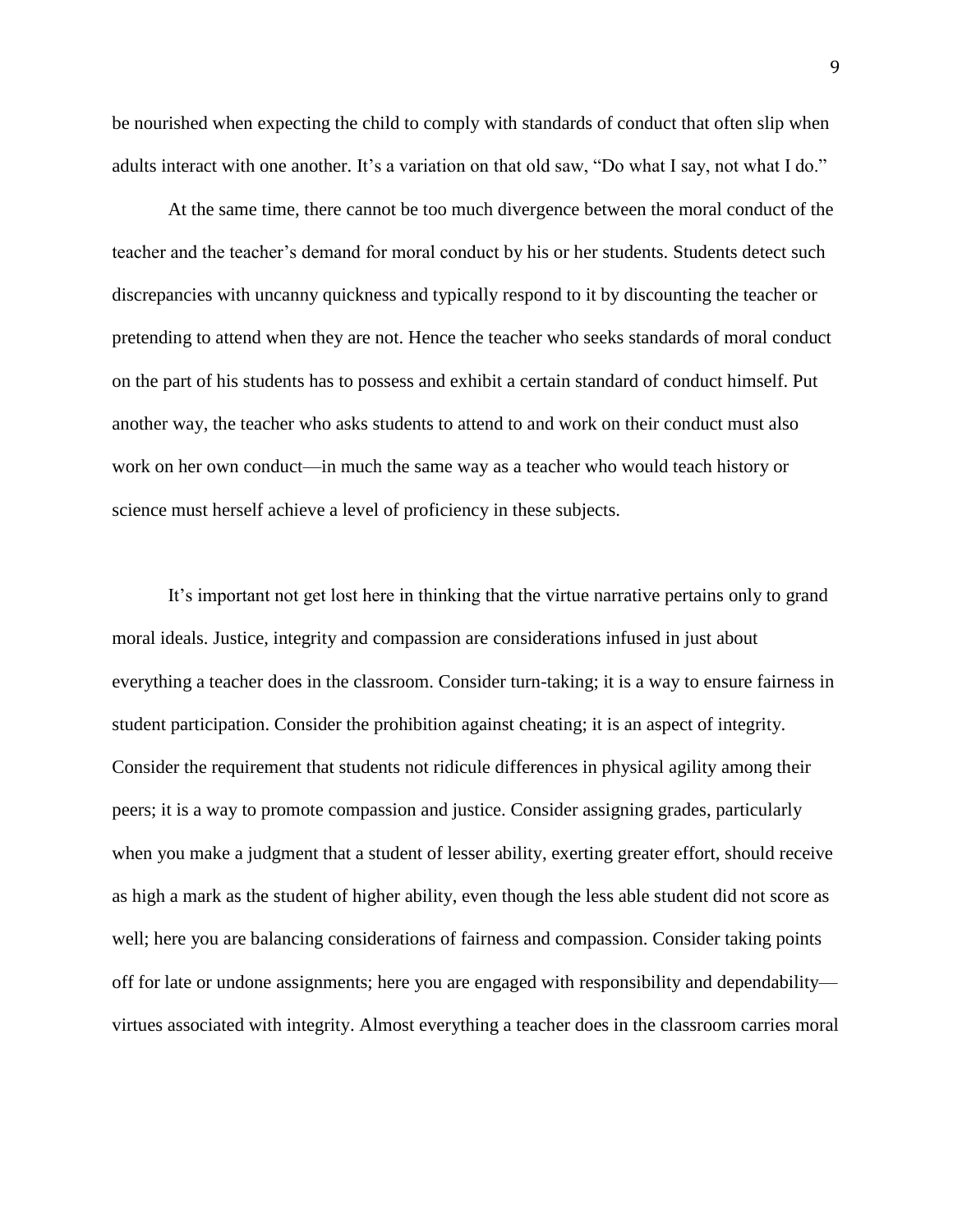freight, and reflects both the moral character of the teacher as well as the teacher's expectations for the moral conduct of his students.

In this regard you might be interested in some research that Virginia Richardson and I did while at the University of Michigan. We studied the ways elementary school teachers either fostered or inhibited the moral development of their students. We learned a great deal from this research, including a finding that probably should not have surprised us, but did. Most teachers we studied saw their moral efforts and impact not as moral work but as rules and procedures for organizing their classrooms and making things run smoothly. They did not take note of the extensive moral freight carried by these rules and procedures and hence seldom explored them in much depth—either as reflections of their own moral character or as facilitators or inhibitors of the moral development of their students.

In a surprising twist to this finding, the teachers who recognized the moral features of their work hardly ever mentioned being concerned about classroom management or discipline. These teachers viewed their classrooms as nascent democratic communities—not in the sense of giving students sovereignty over schoolwork—but in the sense of creating cooperative settings where students are encouraged to pay attention to how their behavior helps or hinders the work of the classroom and how the atmosphere of the classroom helps or hinders each student. On those occasions when rules were invoked, it was always with reference to how conforming to the rules advantaged the students and the common mission. Within a few weeks after the start of the school year, talk of rules and disciplinary consequences between teachers and students became surprisingly infrequent.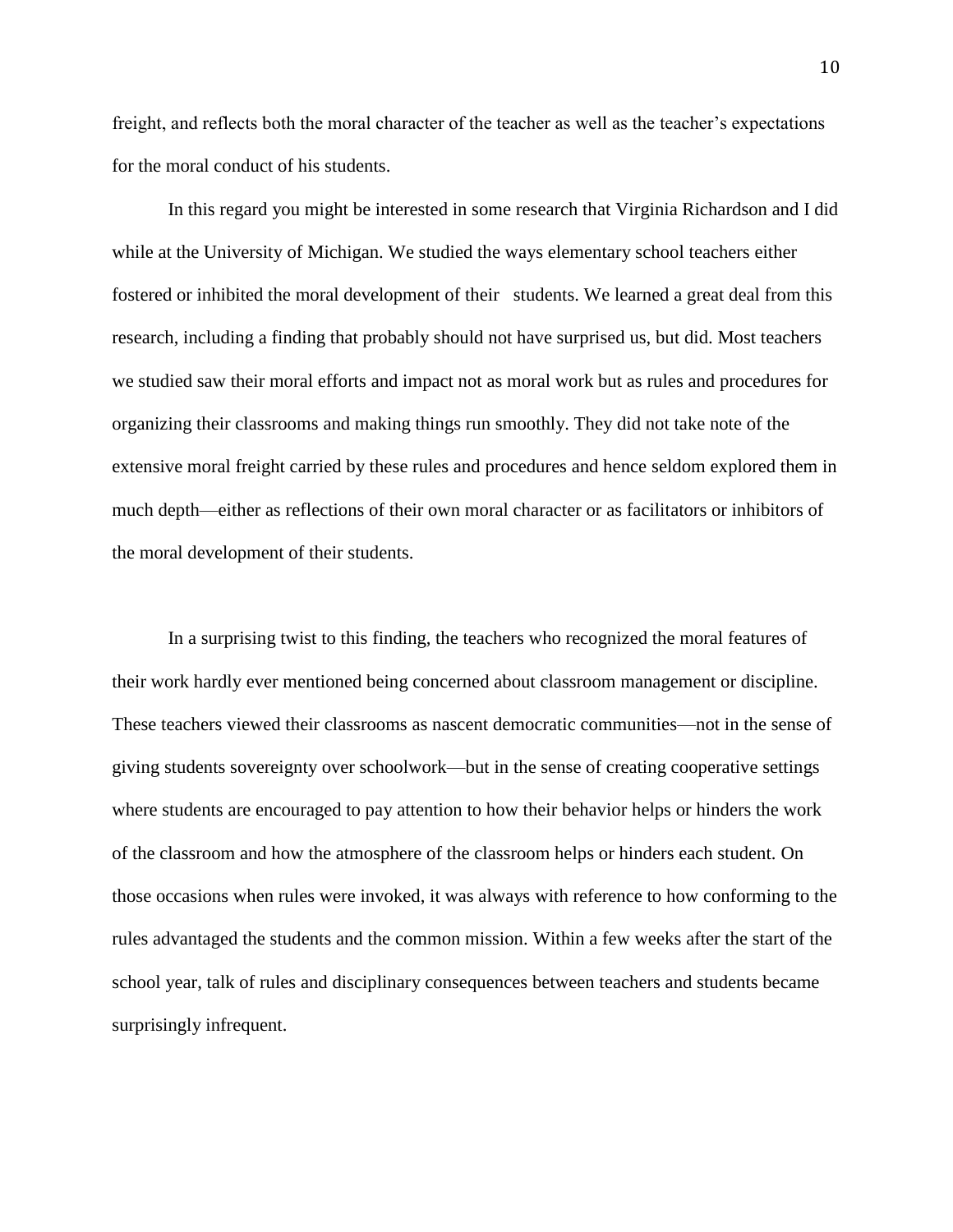In contrast, those teachers who did not see the moral dimensions of their practice gave a good deal more prominence, throughout the school year, to mentioning rules, procedures, and disciplinary consequences. Their classrooms had significantly more interruptions to instructional time due to issues typically lumped under the heading "classroom management" or "school discipline." Among the conclusions we drew from our inquiries is that a surprising number of teachers do not have a good sense of how the moral dimensions of their work might influence their pedagogy. Hence they do not see the classroom as fertile ground for advancing their own moral development, or for cultivating traits of character and dispositions that prepare students, not just for democratic governance, but for democratic ways of living. What more powerful rationale do we need for pursuing the virtue narrative? This narrative sustains a pedagogy that promises to enhance opportunities to learn and provides students with understandings and dispositions central to democratic governance and ways of living.

Are you now, as nominee for Secretary of Education, willing to consider the virtue narrative as a worthy contender for inclusion in your statement to the Senate committee? Perhaps even prepared to offer it as an alternative to the narrative of success? Still in doubt? Maybe one more slice of argument will turn the tide.

There is a growing belief among political theorists and commentators that American democracy is in trouble. In defense of that position, I could simply refer you to the current shenanigans of the U.S. Congress. Or the precipitous decline in investigative reporting among news media. Or the growing gap between the rich and the poor, occurring alongside the enormous influence that wealth exerts on political decision-making. Or the growing number of books and high-brow magazine articles that despair over the state of democracy in America. A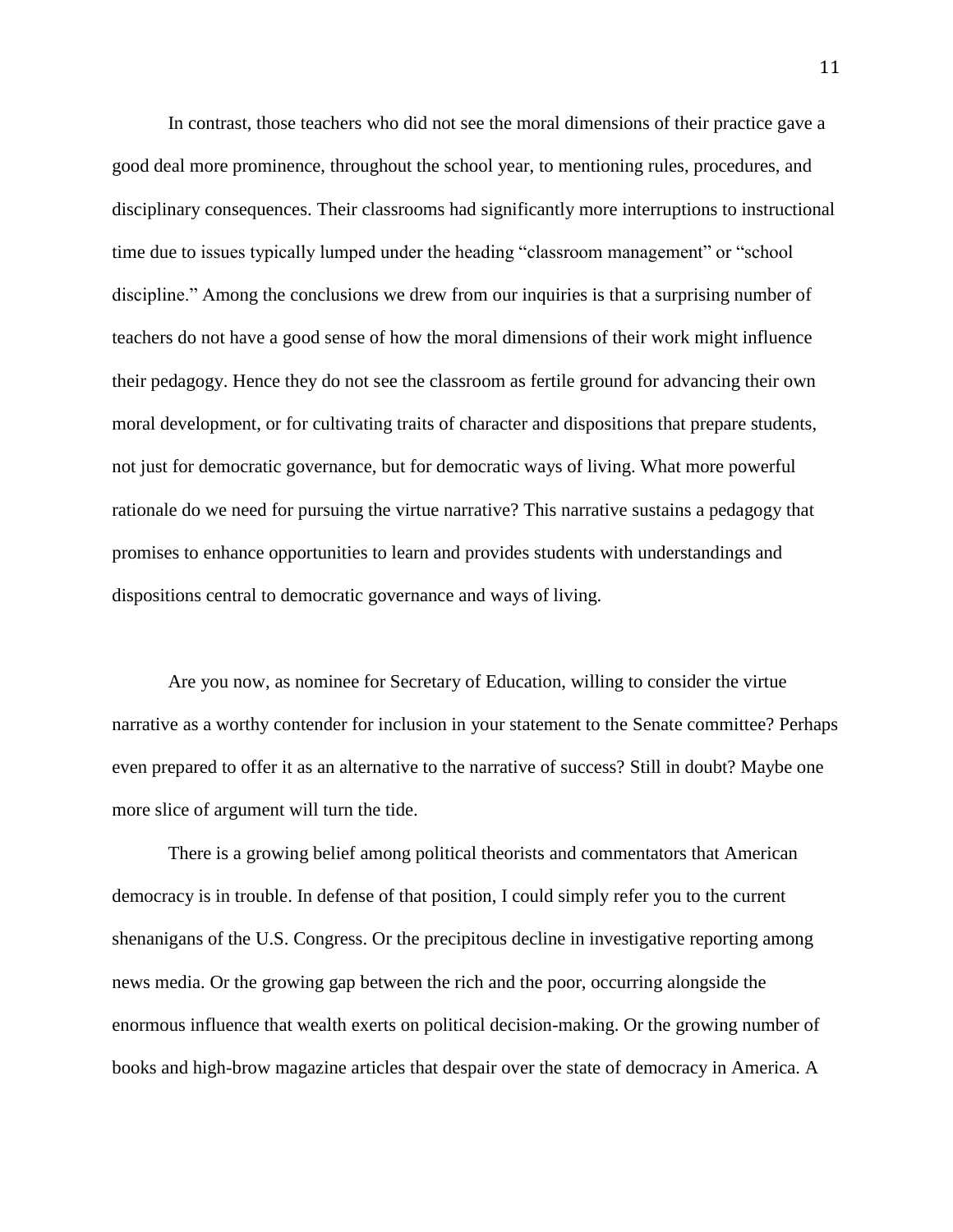few days ago I Googled the query: "Is American democracy in trouble?" I was astounded that the search produced 3,710,000 hits. If you do the same and then just skim the entries on the first few pages it's likely to add significantly to your own sense of despair. Among them is a recent entry by *New York Times* columnist Thomas Friedman, who writes,

We Americans also have to work to make our country a compelling example of capitalism and democracy, not just the world's cleanest dirty shirt when it comes to our economy and not just the best democracy money can buy when it comes to our politics.

The most important thing we could do to improve the prospects of democracy in the world "is to fix our democracy at home," said Larry Diamond, a democracy specialist at Stanford University. "The narrative of American decline and democratic dysfunction damages the luster of democracy in the world and the decisions of people to see it is a model worth emulating. That is in our power to change. If we don't reform and repair democracy in the United States, it is going to be in trouble globally." (2015, 1, 11)

So are you now ready to embrace the virtue narrative? If you hired me to advise you on your responses to the Senate, I would tell you *not* to choose it over the success narrative. I hope you greeted that last sentence with a mental, "Huh?" Here I am trying to build the strongest argument I can for the virtue narrative, then I turn around and assert that it should not be part of the national educational platform. What's going on? Though the virtue narrative remains a fundamental element of schooling and democracy, implementing it as part of a national policy agenda is the wrong approach.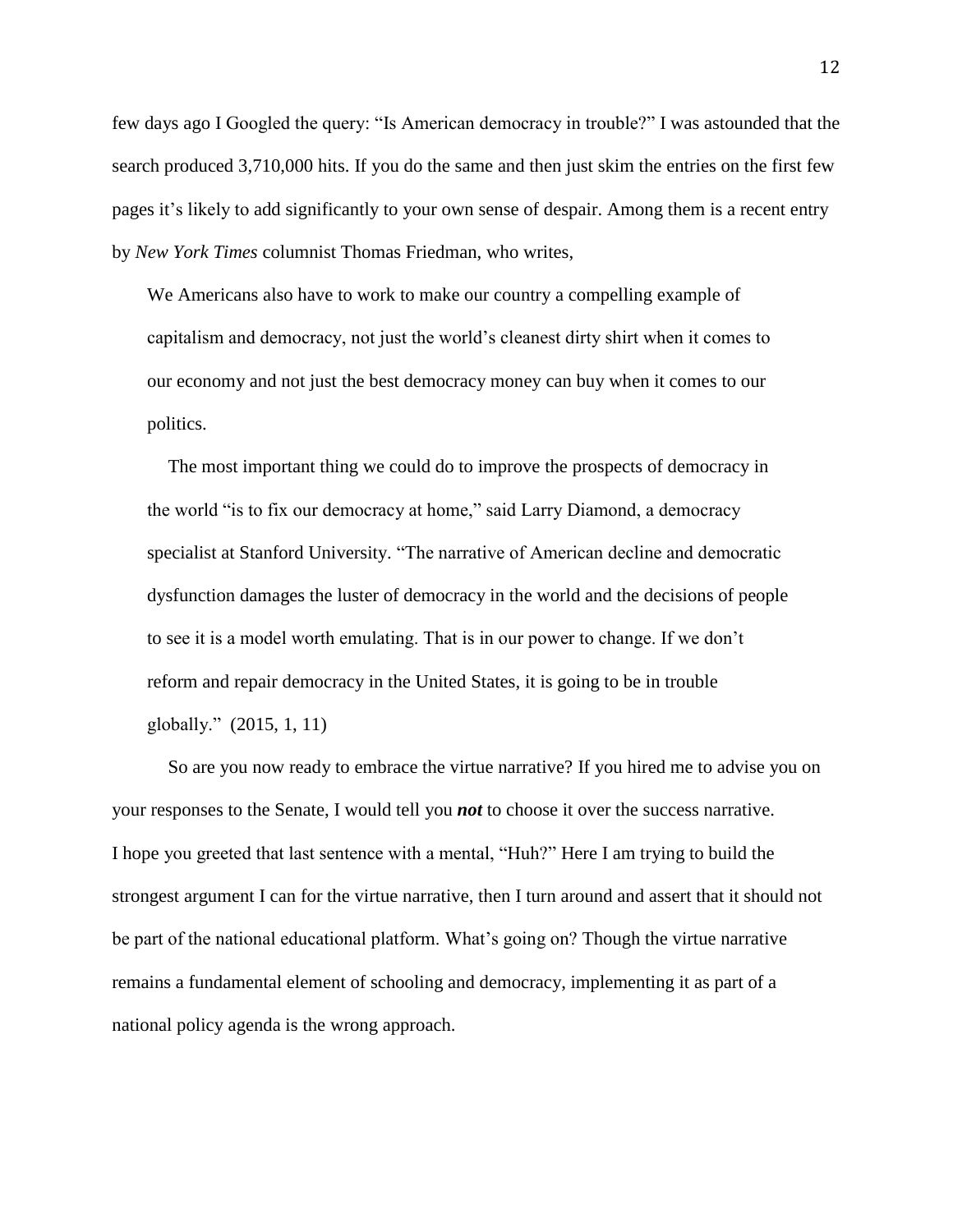To understand why, consider the difference between macro level policy and micro level practice. Macro levels include national and state entities. Micro levels are local, including schools and classrooms. The expression "Think globally, act locally," offers a good encapsulation of this macro-micro difference. There are huge challenges in translating macro level policies into micro level practices. If you have been in the field of education for any length of time, I'm fairly certain you have a good idea of what I'm getting at here.

Many otherwise bright and thoughtful policy makers and analysts often fail to see what happens to the goals and intentions contained in macro-level policies as these filter down from national and state levels to district, school and classroom levels. The policy makers appear to assume that macro level policies will drive micro level practices in ways that fully realize the intentions of the policies, as if the process were analogous to a logical syllogism—wherein the premises that stipulate the goals logically entail the specific practices that achieve that goal. What gets lost here is the profound complexity of the systems in place, the problems encountered in turning a policy formulated in one context into a practice that takes place in a very different context, along with the high probability that unintended consequences will upend the original goal.

If the virtue narrative were promulgated as law or policy at the macro level, what might happen to it as it works its way down through the many layers of the system? If past experience is a guide, the risk of screwing it up is enormously high. There is more involved here than simply messing up the translation of policy into practice. We want to keep the virtue narrative off the national policy agenda because any attempt to mandate or regulate virtue through government is simply wrongheaded.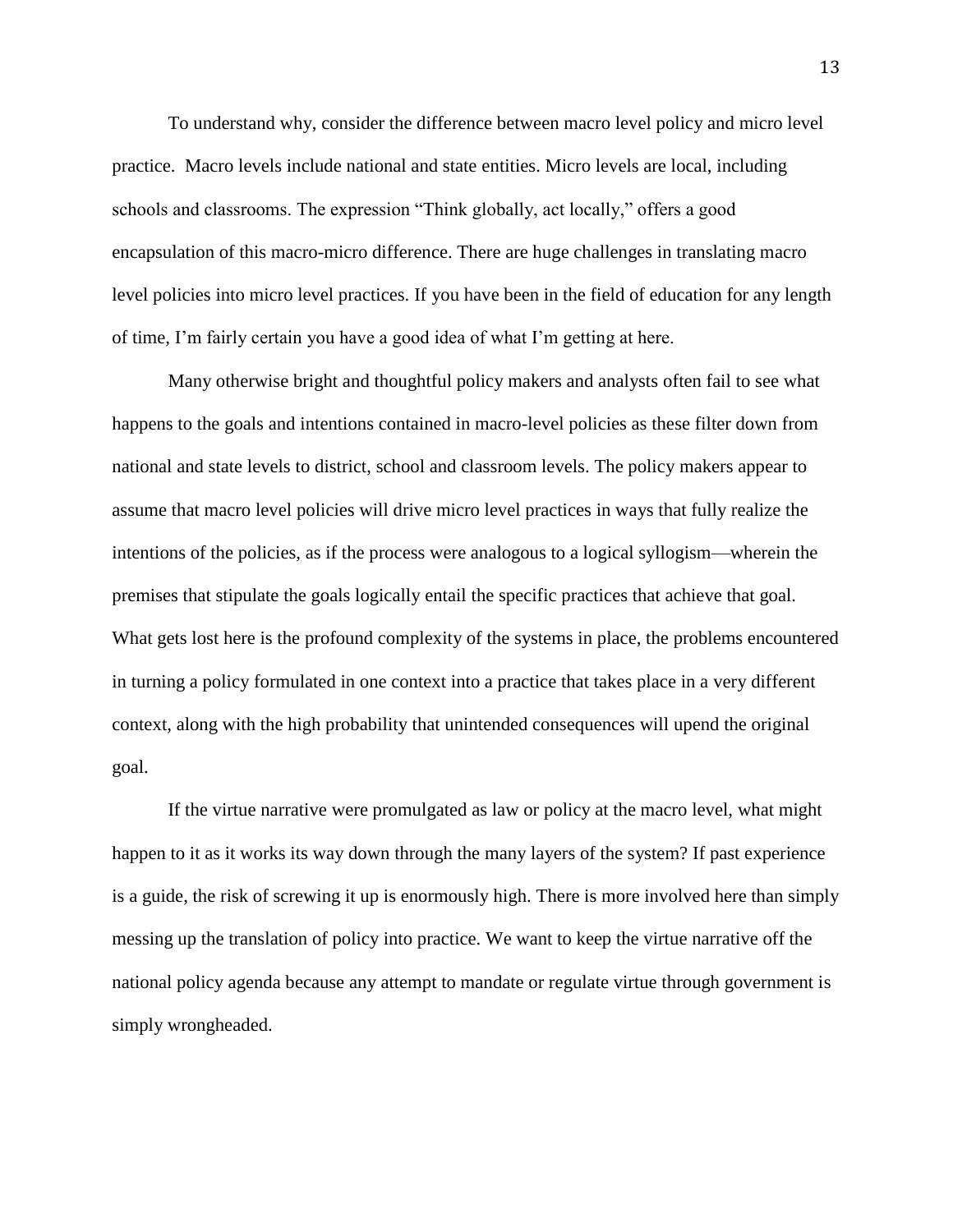Remember the sources of virtue? Home, church, school. These are settings that are intimate, dependent on valued personal relationships, where trust and respect are key, and where moral ideals and prescriptions are infused as a part of human growth and development. Recall, too, the special role of the school in this endeavor. Like church and home, it is a place of personal relationships, but it is different in the special obligation it carries to foster virtues critical to democracy.

If I have this right, it could well be that the success narrative is an appropriate policy agenda for the macro level so long as it does not diminish or destroy the forming of relationships and the pursuit of practices that are vital to the virtue narrative. If the success narrative is manifest as high stakes testing, as the sole determinant for judging teachers and their schools, as the predominant basis for how administrators and teachers relate to one another, and as the main signal to parents and students that success is the only reason they are in school, then the success narrative demeans the virtue narrative and makes it far more difficult to follow.

The challenge we face is to pursue the success narrative in ways that complement the virtue narrative. Properly conceived and balanced, the two will mutually reinforce one another. To achieve this symbiotic link, policy makers and educators at all levels must act in ways that give prominence to the virtue narrative, while acknowledging that law and regulation are too blunt as instruments for the promotion of virtue. As such it is up to you and me, educators at the micro level, to articulate with more care and depth the moral work of teaching. It is up to us to see the moral dimensions of our practice and to share our insights just as we share teaching tips, lesson plans, and curriculum guides. Our task is to make the moral work of teaching far more visible and worthy than it has been. The proper education of the young and the preservation of democracy depend on our doing so.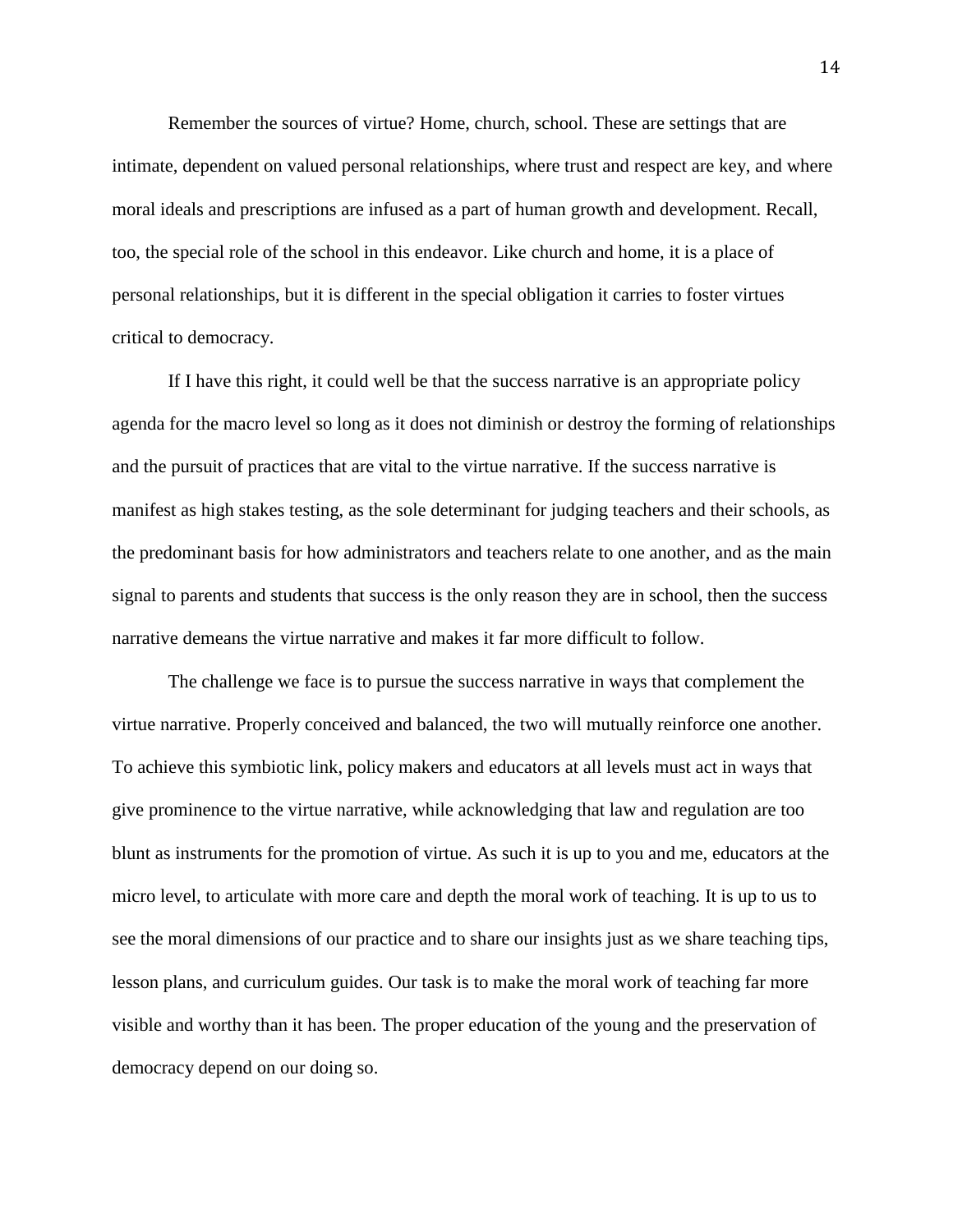Sometimes, in small flights of fancy, I think of virtue as music. Music plays in our heads and to our ears as we go about doing other things: driving, reading, thinking, and working. Virtue is something like music; it accompanies much that we do, very often determining how we do it. Whenever this fanciful simile pops into my head, it almost always sparks the remembering of a quotation from Lewis Thomas. In a wonderful little book with the alluring title of *Late Night Thoughts on Listening to Mahler's Ninth Symphony*, Thomas writes:

I maintain, despite the moment's evidence against the claim, that we are born and grow up with a fondness for each other, and we have genes for that. We can be talked out of it, for the genetic message is like a distant music and some of us are hard of hearing. Societies are noisy affairs, downing out the sound of ourselves and our connection. Hard-of-hearing we go to war. Stone-deaf we make thermonuclear missiles. Nevertheless, the music is there, waiting for more listeners. (1983, p. 105)

Can you hear the music of the virtue narrative? It's there, waiting for us to listen.

#### **References**

Barber, B. (1992). *An aristocracy of everyone*. New York, NY: Ballantine.

Dewey, J. (1919). *Democracy and education.* New York, NY: Macmillan.

Fenstermacher, G. D., Osguthorpe, R. D., & Sanger, M. N. (2009). Teaching morally and Teaching morality. *Teacher Education Quarterly*, *36*(3), 7-9, 13.